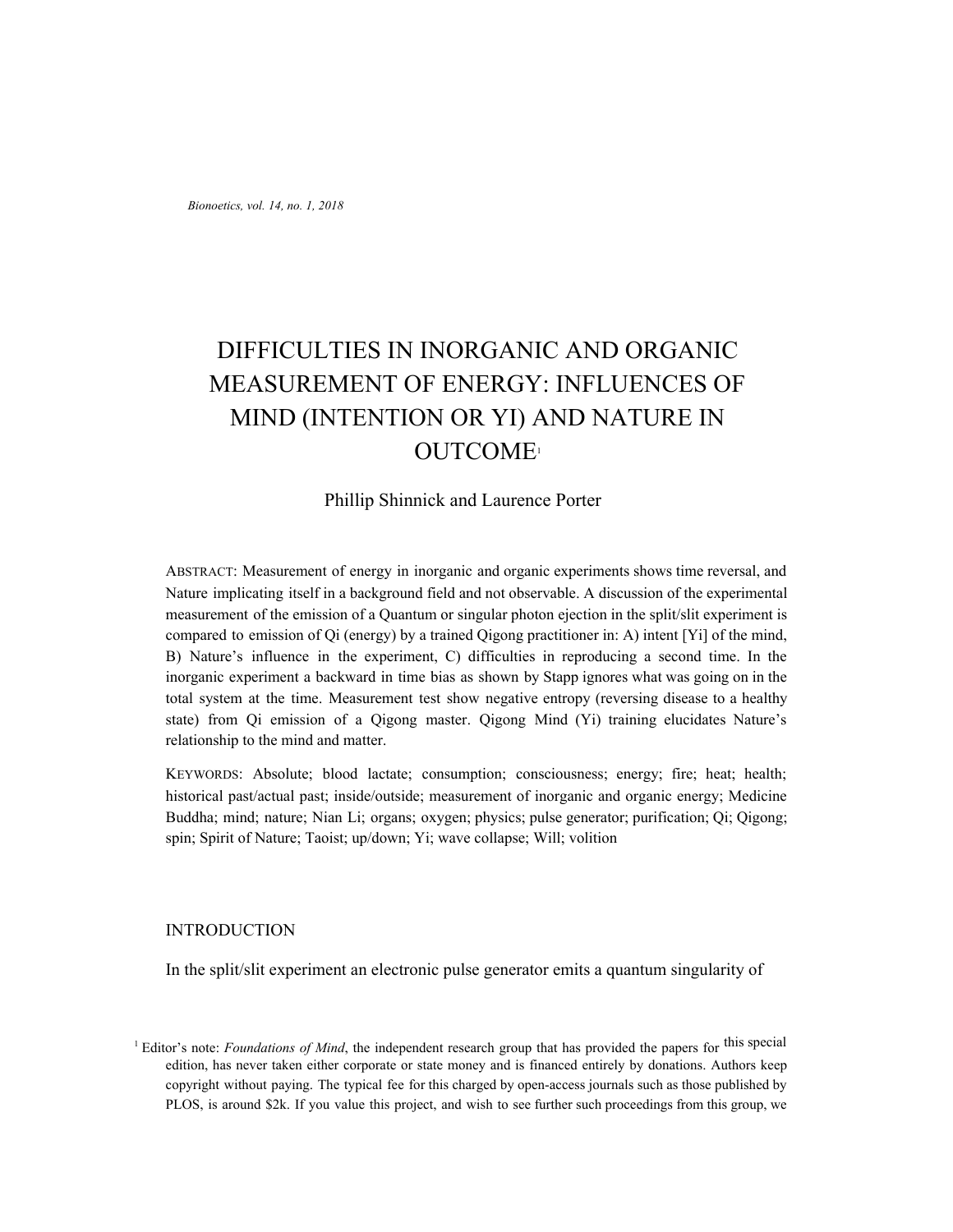ask you to consider donating to *Foundations of Mind* – as little as \$5 per download, through their website: http://www.foundationsofmind.org/donate. This will ensure there will be further published proceedings on the foundations of mind like this one for you and others to enjoy free.

www.bionoetics.org 187

#### BIONOETICS 188

energy into a maize like barrier with double slit exits away from line of direction. This is to determine how a singularity of energy reacts by choosing either to go left or right with a receiving sensor on the other side. It was the subjective intent of experimenter's mind to create this experiment, to see how a quantum of Nature reacts to a challenging situation. In this inorganic experiment subsequent results vary and unobserved influences appear.

- Comparing a mechanical quantum pulse generator to the characteristics of Qi from a trained Qigong human emitting Qi is measured. <sup>1</sup> The measurement of Qi was possible through *physical signal detector*s-- Light, electricity, heat, sound, magnetism; *chemical dynamic methods--*influences to reaction rate; *biological material detectors* such as in vitro cells, DNA synthesis, changes in cancer cell and growth rate and Qi effect.<sup>2</sup>
- What are the characteristics that these different experiment have in common? What does it tell us about Nature? It is known in experiments the subject (scientist) intent (Yi) cannot be separated from the result which in both situations is discussed. This give information and data in which to extrapolate. What are these?

#### PARALLEL PROPERTIES

A quantum pulse generator requires some sophisticated electronic understanding in building an instrument to emit a quantum and the same sophistication in building a detection instrument for direction. A Qigong external emitter requires extensive training to cultivate internal Qi by Yi (mind and intent) to adopt to type of receiving testing material to effect result. Also measuring Qi emission requires modern instruments of detection. Both observe, record, and analyze, which as Stapp has discussed in the split/slit experiment, is a "historical past" rather than "actual past". After the experiment the actual past is not accessible since looking back can not tell the potentialities that "existed before the collapse."

Stapp states, "...'historical past'. It is basically a fiction that can differ from the afore-mentioned 'actual past'. But this reconstructed version is **what seems** to us, after-the-fact, to have occurred during the experiment. It is backward-in-time continuation, via inverse of Schrodinger process, of the reality that exists after the collapse: our minds naturally seek to attribute observed physical effects to physically conceived causes." Later he says. "But the procedure would be a logical error, due to the corruption of the records of the past produced by the observation-induced collapse." 3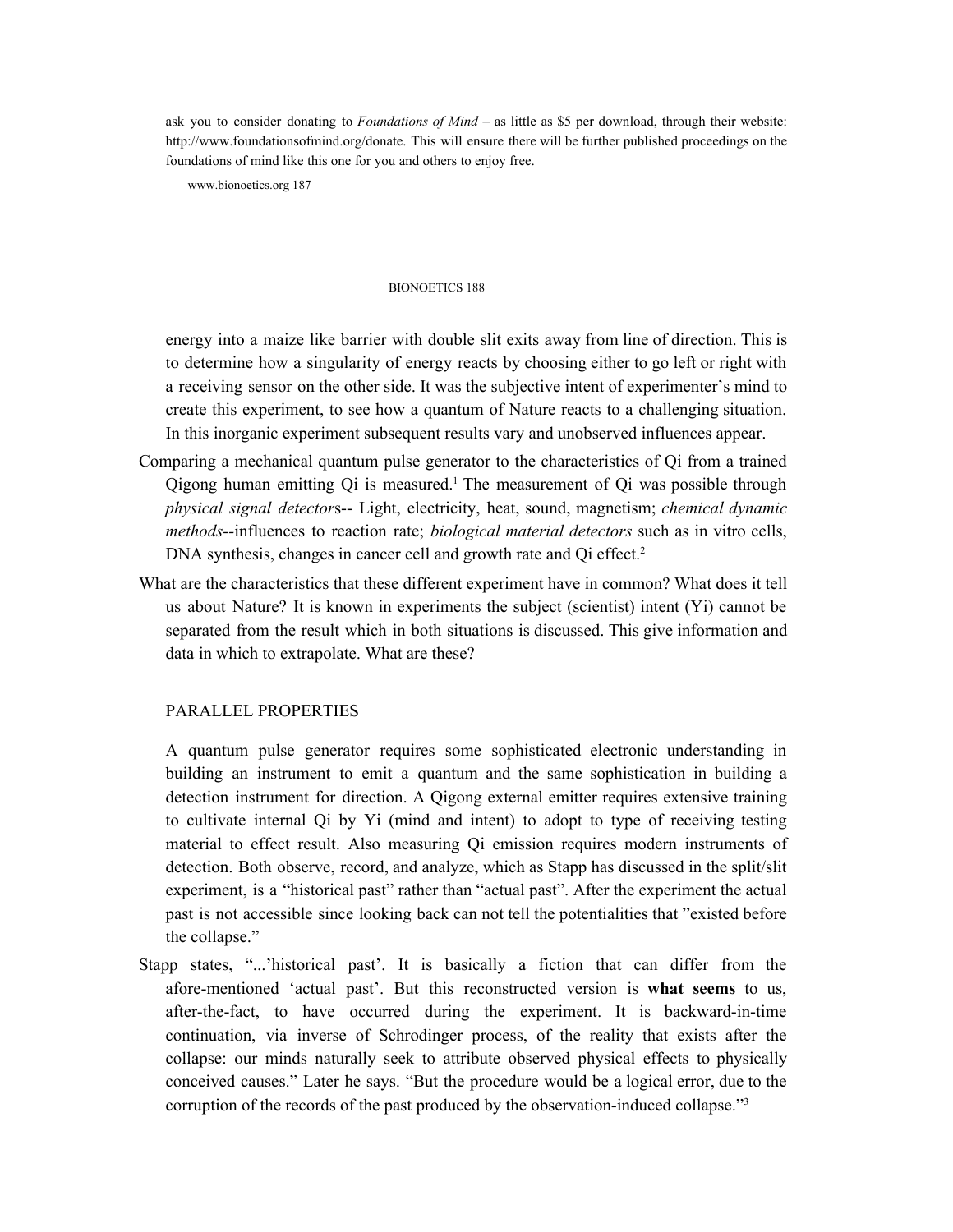Both experiments show a field of energy, in the split maize, that senses after the first quantum an intelligence in adopting. Yi or intent has an influence of Qi emission outcome yet Qi itself can identify the substance and influence beyond the understanding of the Qigong practitioner. Attention to a new situation is a part of

#### PHILLIP SHINNIK & LAURENCE PORTER 189

consciously sensing these subtleties. Some can follow the sense spontaneously without thinking and others can sense changes in other's body energy and then act or emit Qi to correct disease ares. For example, hot or cold in an area of the body. The slit experiment eliminates fundamental occurrences such as the spin of the earth and night and day, weather changes, humidity, atmospheric pressure, and so forth. This is not so in the Qi measurements since it is in real time or the Now. Since the understanding of heaven and earth comes with Qigong understanding and training and these influences mean that no two times are the same and different results will occur naturally. This is the Way experienced by the Qigong practitioner. A discussion of Will and also the background field of energy become more understandable comparing these two approaches.

- The difference and similarities between these two measurements of the split/slit experiment and the Qi emission by a person, besides the inorganic emission and organic emission is that both are seeing how energy reacts in novel situations.
- It is a relationship between the human choice of the experimenter and Nature's choices, which Stapp points out as Nature's values versus human values. Then he poses "Can a person's conscious free will influence the behaviour of his or her brain, and hence body" It is here that better information from the Qi emission experiments show a fundamental difference in approach to Nature, from classic physics.

# SUMMATION: THE MEASUREMENT OF QI FROM QIGONG EMITTERS WITH YI (INTENTION) TO ADOPT TO THE DIFFERENT RESEARCH MATERIALS. 4, 5, 6, 7, 8

**Utilizing a far-infrared detector (8-14 mμ).** A modified far-infrared radiation was detected at a distance of 50 cm from the palm of a Qigong practitioner, with modification as high as 80% at the frequency of 0.3 Hz. This contrasted with the control group (non-qigong subject) which showed almost no difference for the infrared radiation itself in wavelength or intensity. The specificity is in the modification of frequency.

**AGA Thermogram**. An AGA thermogram can display the entire procedure of Qi emission by reading the thermal flow moving from the arm to the palm and finally to the fingertips. Then, the surface temperature of the patient's afflicted area, although one meter away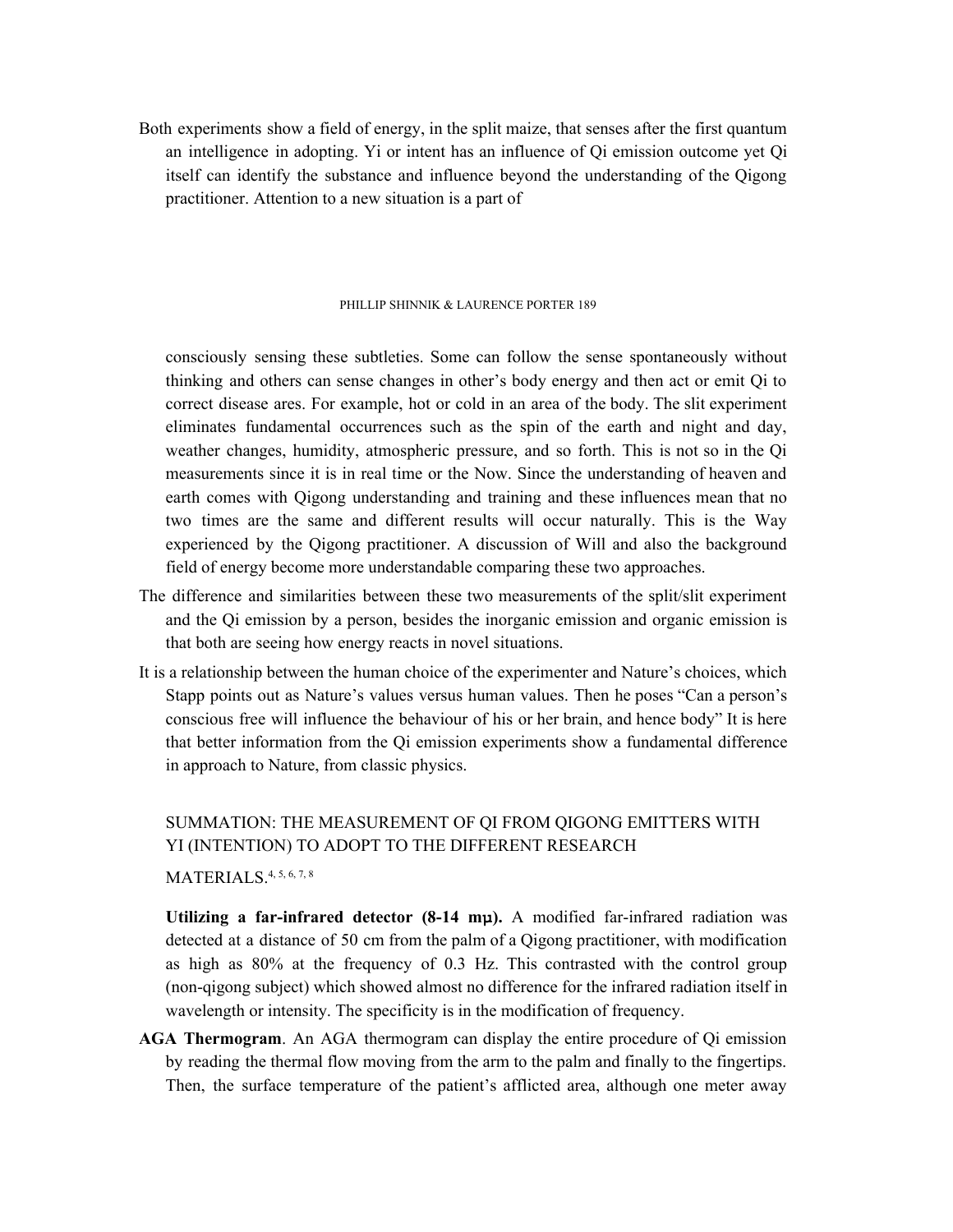from the healer was raised by 3°C.

**GE micro- pressure detector (Placed from 0.5m to 2m)**. Ge micro-pressure detectors were placed at the distances of 0.5, 1.0, 1.5, and 2.0 meters from the qigong practitioner. The qigong practitioner emitted *qi* toward the target (Ge germanium detector) through two of his fingers. At first, there was no recorded signal and the

#### BIONOETICS 190

qigong healer reported some mental difficulty in pinpointing the target for *qi* emission. However, after some practice, he could pinpoint the target and repeatedly produce some signals on the micro-pressure detectors.

- **8 mm microwave radiation meter**. Twenty-two of 50 trials have significant increases in the wavelength to above 10 mm during the period of *qi* emission.
- **Infrasonic Sound Detector (Denmark B-K Corp's Infrasonic Sound detector 1,3,5,6,10 or 40 cm distance)**. The qigong group recorded significantly higher infrasonic sound pressure than the control group ( $p < .001$ ).

# CHEMICAL DYNAMIC METHODS USING QIGONG WITH YI OR INTENTION AND DIRECTIONALITY

Glucose Oxidase luminal

Glucose +O<sub>2</sub> -------->Glucose Acid + H<sub>2</sub>O<sub>2</sub>  $\rightarrow$  Fluorescence  $\rightarrow$  Photoelectron Current

The reaction speed is accelerated after Qigong by 400%. The photoelectron current and the reaction speed can be measured when luminal is mixed with hydrogen peroxide.

 $H_2O_2$ ---- $H_2O + O_2$ 

Hydrogen peroxide is an oxidizer and under the influence of EQ decomposes, only the oxygen is measured.

#### Strong Light

 $C_6H1_4 + Br2$  -------------  $C_6H1_3Br + HBr$ 

The reaction is accelerated after Qigong, with no strong light, becoming normal brown (fading from deep blood red color) after the reaction results in greater fading.

**Liver cancer cell and lung cancer cell cultures, DNA synthesis and DPPC liposomes**.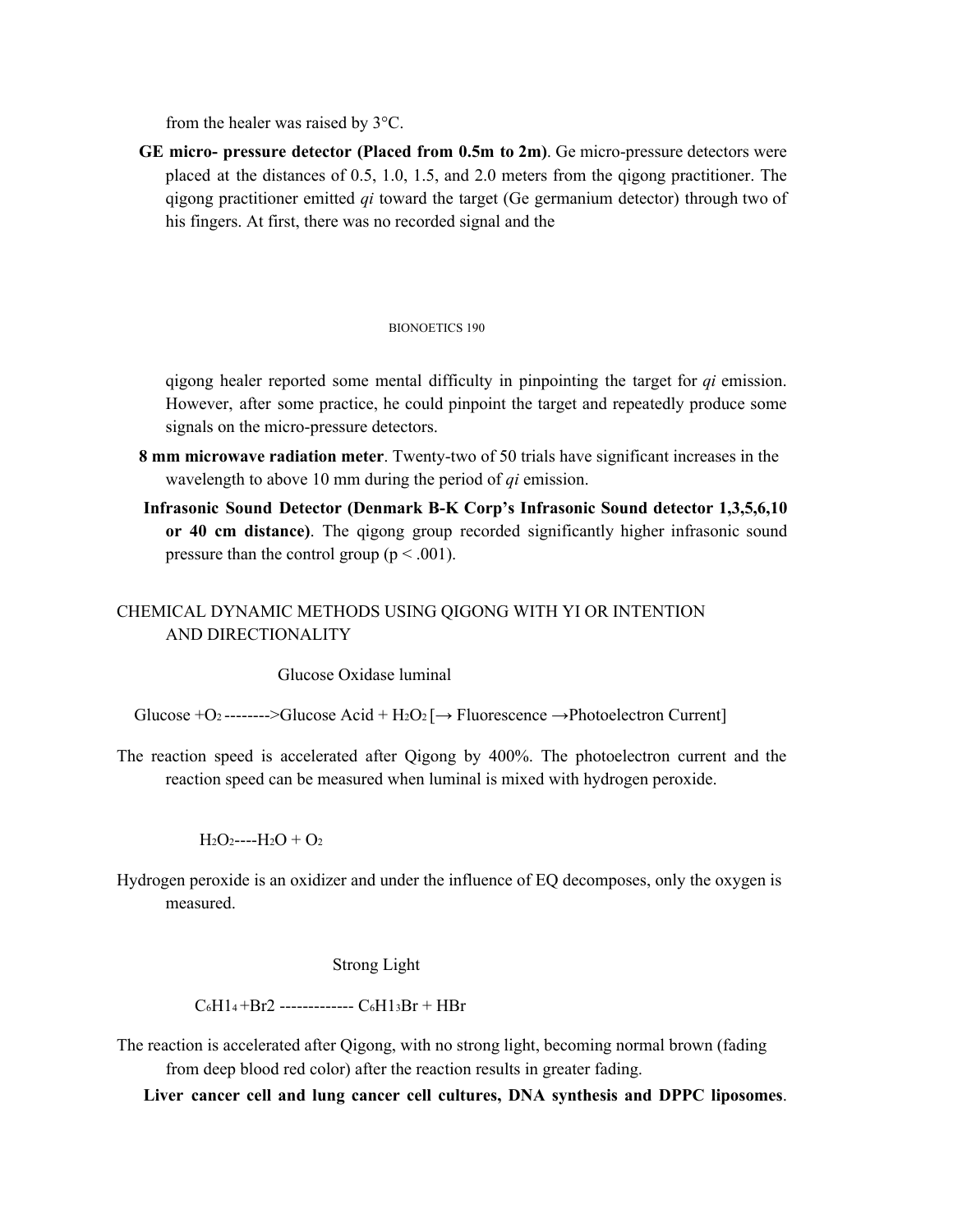Chinese researcher reported a strong effect of EQ on the liver cancer cell (BEL-7402) and the lung cancer cell cultures (SPCA), on the cells of living organisms, on the blood plasma eAMP, on the structure and pharmaceutical characteristics of Vitamin C, on the DNA synthesis and living cycles of liver cancer cells and that EQ, on structural changes in water and aqueous solutions, on the phase behavior of dipalmitoylphosphatidylcholine (DPPC) liposomes, enabling the growth of Fab protein crystals. Similarly, it effects on the inhibition growth of the microstructure

#### PHILLIP SHINNIK & LAURENCE PORTER 191

of E-coli bacteria and tumor cells in mice, on the inhibitory growth of hepatitis B virus and on human liver cancer cells.

- **Effect of EQ on cancer growth**. In the studies examining the effect of EQ on cancer growth, metastasis and survival time of the host, tumor models were formed in 114 mice by transplantation of U27 or MO<sup>4</sup> cells into their subcutaneous tissues. The metastasis rate in the EQ group was significantly lower than the control group (1/16 vs.  $6/15$ ; p < .05).
- **Effect of Qigong on anti-cancer and anti-tumor effect of EQ on the immunologic functions of Tumor Bearing Mice (TBM).** The anti-tumour efficacy of EQ emission on transplanted hepatic cancer in mice was investigated. An electron microscope showed that the morphological alterations in the qigong-treated mice included decreased cell volume of most of the cancer cells; nuclear condensation, nuclear fragmentation; decreased ratio of nucleus and cytoplasm; swollen mitochondria with poorly organized mitochondrial cristae, some vacuolated and many apoptotic bodies in extracellular space. These results indicated that EQ of a well- trained qigong healer could inhibit the growth of transplanted hepatocarcinoma in mice.

# NINETEENTH CENTURY BREAK FROM HEGEL'S PHENOMENOLOGY OF MIND AND NATURE.

In the nineteenth century there was a break from idealistic Hegelian philosophy of the Mind. In 1844 Karl Marx, influenced by Feuerbach when commenting on the idealistic dialectics of Hegel, said "Man *lives* on nature-means that nature is his body, with which he must remain in continuous interchanges if he is not to die. That man's physical and spiritual life is linked to nature means simply that nature is linked to itself, for man is part of nature." <sup>9</sup> So the European bias that somehow Nature can be seen as observable outside of the self is a philosophical split with Nature. Bohm evolved into this general viewpoint.

The externalization of Nature comes from a belief that God is separate from us and leads to an egotistical view of man which is separate from man as a species. "Man from being a predicate to subject God had to become the subject himself and see God as it predicate.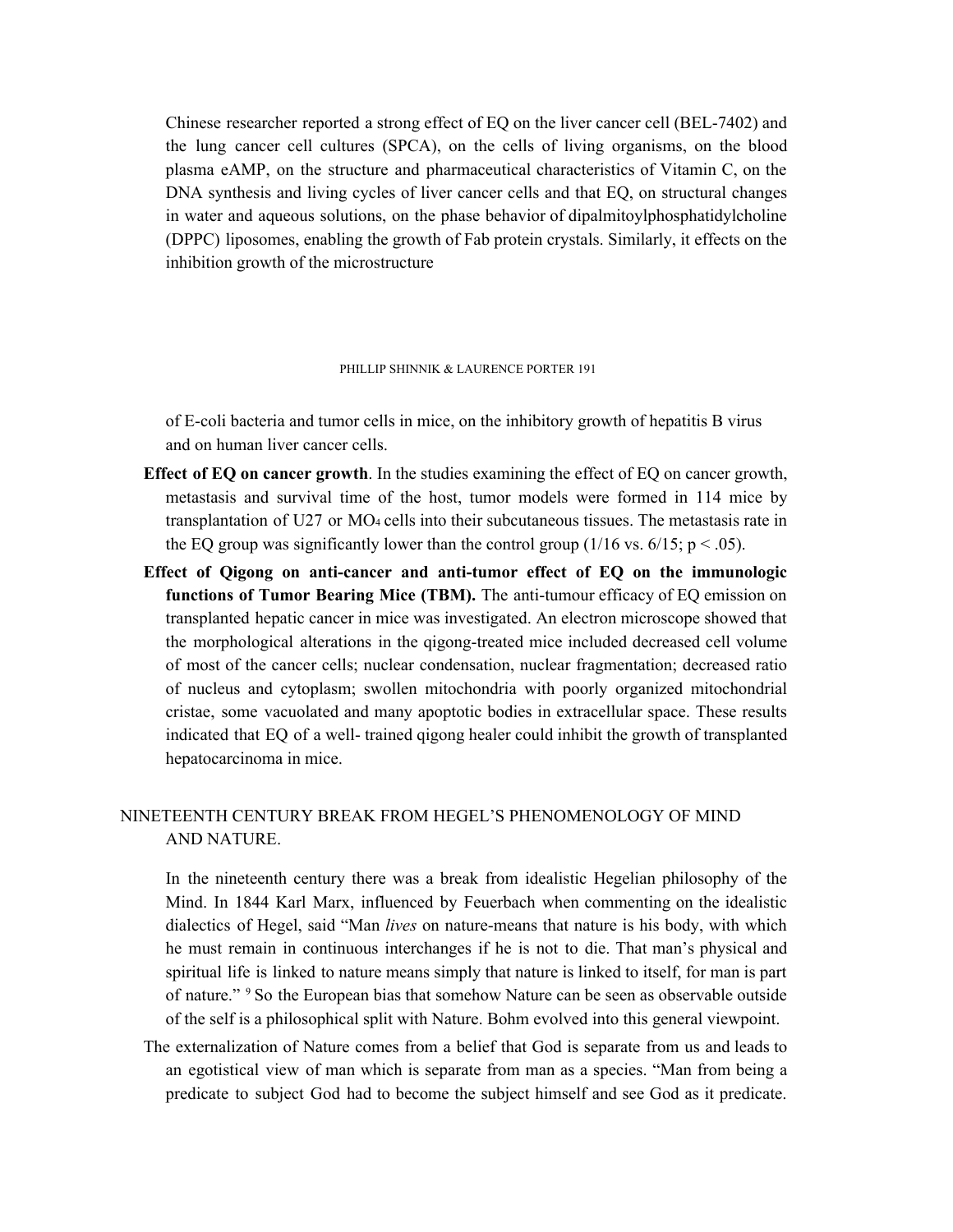This step of inversion taken by Feuerbach was therefore nothing less than a transition from mind to Nature (with man as a product of Nature) as the primary element in the understanding of man." <sup>11</sup> Turning to the orient and away from Occidental bias will bring interesting understandings. What are these?

#### BIONOETICS 192

#### MIND, NATURE AND QI

The Qi emission measurements and experiments gives good information about the Mind, Nature and Will. In delving deeper into the training to emit Qi there are three types of Qi, A) air, B) in humans, and C) body external radiation of Qi . We see that Qi has pressure, certain soundwave decibels, changes in heat or infrared, light frequencies, magnetic qualities, and changes the chemical reactions, DNA synthesis, cancer cells, and effect on disease and repair of tissue. So we now have characteristics of Qi emission. It is a **fact** that Qi exists and can be measured. This needs to be put to rest.

- Yet, we see that Mind, intent (Yi) and Qi are quite different, judging from a variety of training methods in Qi cultivation and direction of Qi emission or EQ. In observing Qigong Masters at scientific conferences, Qi measurements makes sense as different Qigong Masters vary in skill. Masters have command over certain aspects of Qi: pressure or heat, or sound or internal physiological changes or increasing self energy or to others. Cultivation of Qi through practices comes from sitting, standing, lying, or moving Qigong..
- When researching Qi, Yi, Mind and Body one finds that the Oriental concept of Mind permeates all. Huang Po a Buddhist sage said "...all sentient beings are nothing but the one Mind, besides which nothing exists. This Mind is without beginning unborn and indestructible. Only come to know the Nature of your own mind, in which there is not self and no other and you will in fact be a Buddha." 12
- Po posses this as an Absolute. Po argues that the Way is not through reason or thinking which attaches to form, appearances, seeking to objectify outside of mind is not the Way. Differentiation arises from wrong thinking only and thus karma is created. There is no existence or non existence and the chain of causation is motionless....Our founders preached to his disciples naught but total abstraction does the Way of the Buddha flourish: while from discrimination between this and that a host of demons blaze forth.... Our founders preached to his disciples naught but total abstraction does the Way of the Buddha flourish: ....to elimination of sense perception..."<sup>13</sup>
- Like Po, for Hegel the mind is revealed through philosophy and abstraction.. "The final outcome and expression of Absolute Mind is the truth of the Absolute revealed in and through philosophy.' <sup>14</sup> Further states, "Philosophical exposition, faithfully following its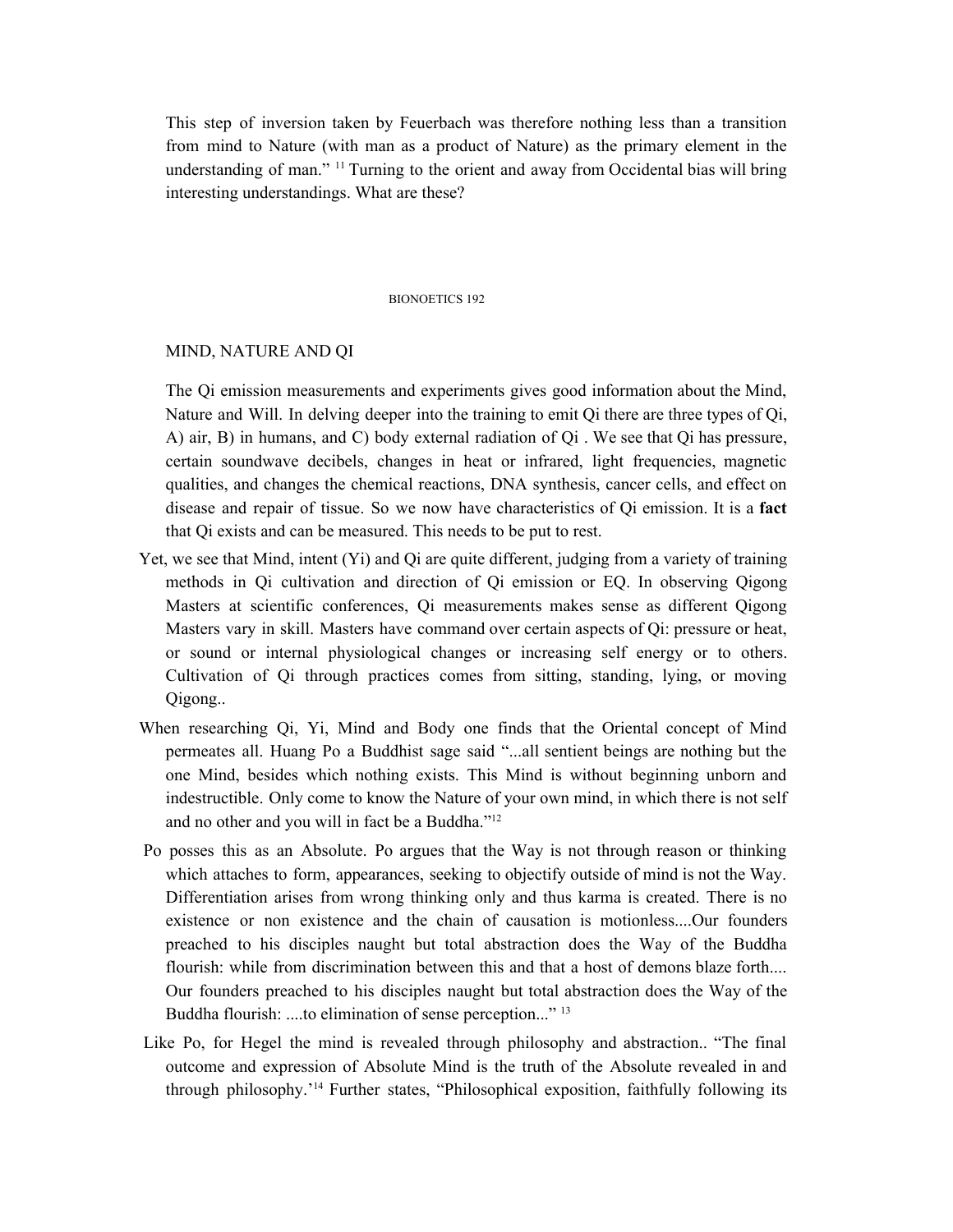insight into the nature of speculative truth must retain the dialectical form and exclude everything which is not grasped conceptually and is conception." <sup>15</sup> Obviously this seems to be an unobtainable state since as Po points out reservedly, how can be Mind find itself since it is already there? Two states appear, one normal with differentiation and thought activity and the other without thought in a quiescent state that includes total awareness or a wave collapse. Consciousness changes with

#### PHILLIP SHINNIK & LAURENCE PORTER 193

Qigong training.

- Here it seems appropriate to introduce the mind healing techniques of the Medicine Buddha teaching of the current lineage from Tibet. The abbott said there are three Buddhas. One in each hand and one in the third eye. You put your hand on a person to be healed and simply go in your mind to three places and stay there. Not so easy which requires one pointedness in three places at once, thus expanding the Mind in space. It requires no thinking and separating the mind in three directions. This is the extension of Huang Po from China to do nothing. The abbott further said if you don't try to do anything, or think of what you are trying to do, and stay there, in those three physical location, then the blue mantle of the earth will enter and heal. The basic teaching of the Medicine Buddha is to have a clear mind, wide and expansive, in order to be enlightened. In the meantime you can heal yourself and others by being in this state. Clinical experience verifies this technique which is usually about 5 seconds. No reflecting about it afterwards, staying out of it of the process and don't take credit, be silent about it.
- Long research shows using the mind accurately to what you intend to do is very important, however, if you are dealing with outside energy, like the blue sky of consciousness Medicine Buddha, then, you need to get out of the way and do nothing. So doing nothing and being part of the Absolute can heal and by being accurate in what you want to do is also possible. These are two approaches.
- The Taoist Way seems much more plausible for the scientists, since the purpose of Mind training is to be healthy, have a clear mind and grow old. There are several assumption of Taoist thinking, first it is difficult to understand the Universe unless you live long. The next is that wherever the Mind goes, energy goes. This is important because it includes intent or Yi. and this can be seen in the experiment with Qigong emitters, they have to know what they are doing. Mind through intent or Yi affects matter.

# REVERSE SENSE PERCEPTION OF THE MIND TO RETURN TO THE SELF

This technique requires a quiet place with tongue on the soft palate sitting with cross legs, palms on knees or chair. "Guide the mind, vision and hearing, smell return inside the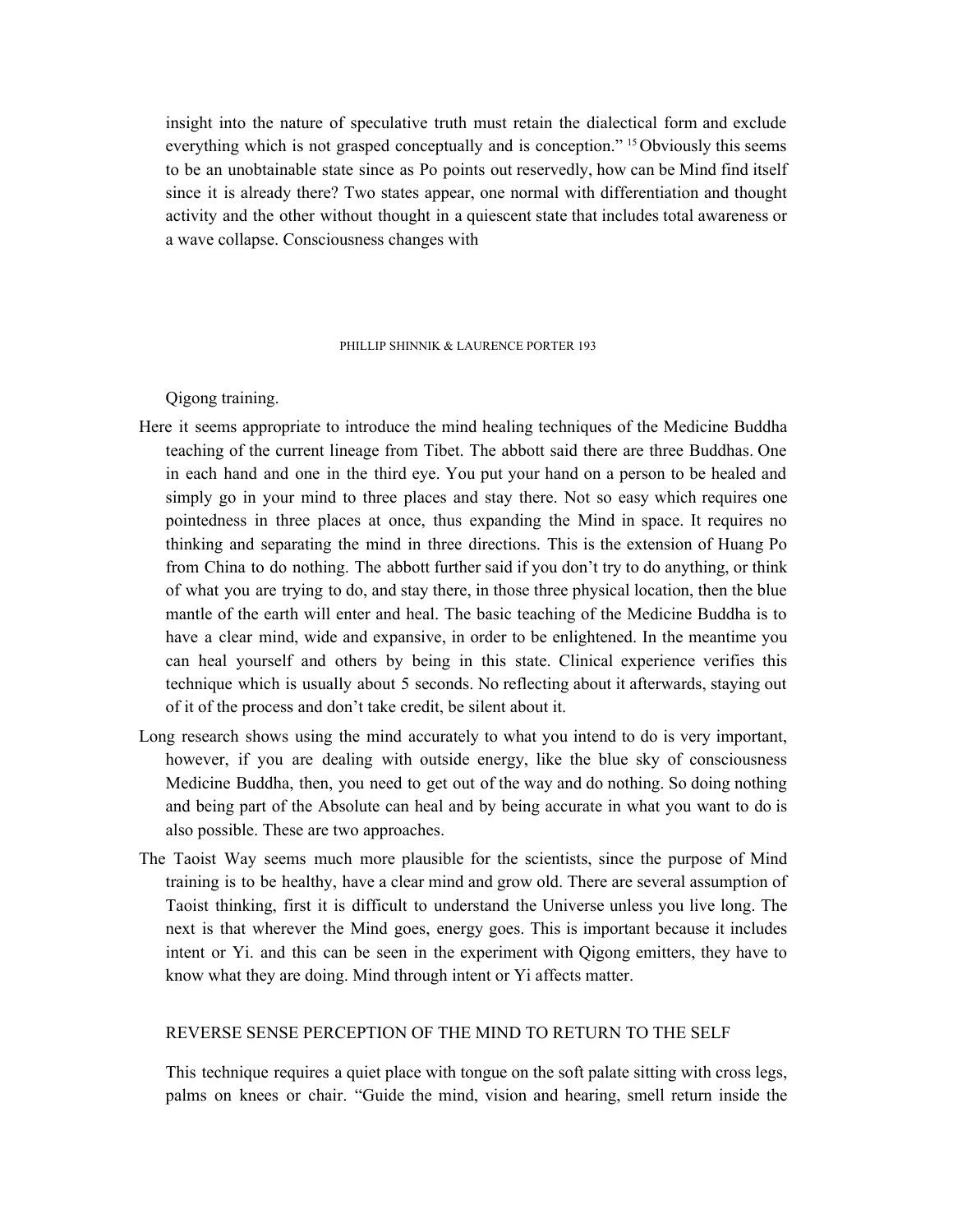body, relax and let go of thought, tension and the physical body until you are within and out, simultaneously as big as nature and as small as a dust mote." 16

It appears that Mind training is to go beyond sense experience by being still in a dark space so that light perception fades and the primal nature of the Mind is exposed. Likewise another Mind training technique is to reverse the natural process of forward

#### BIONOETICS 194

perception by going backward. For example, the Mind training to perceive the spirit of Nature is to look out into space and bring this back behind the eyes down to the lower abdomen and up and out again. The breath does this continuously and this in and out sequenced with bringing the energy of space to the person and back out again is a pattern of Nature. By focusing on the natural pattern of Nature the outside and inside meet to new dimensions. Next you take this energy cultivated by bringing it in to go up from the abdomen and backwards down the spine. This reverses the natural process of Mind perception which is forward looking to go backward and when this happens the inside of the body becomes exposed to its own consciousness.

This all happens abruptly and earlier research shows the physiological changes that happen in sitting meditation when thinking stops and the Mind is throughout and body is still.

**Fig 1**. Idealized: Alpha rhythm of EEG in state of relaxed wakefulness" and it desynchronization (After Lindsley, 1961 and Pribram, 1971) This state can be approximated by mediation techniques discussed here. 17, 18 For Fig 2 and 3.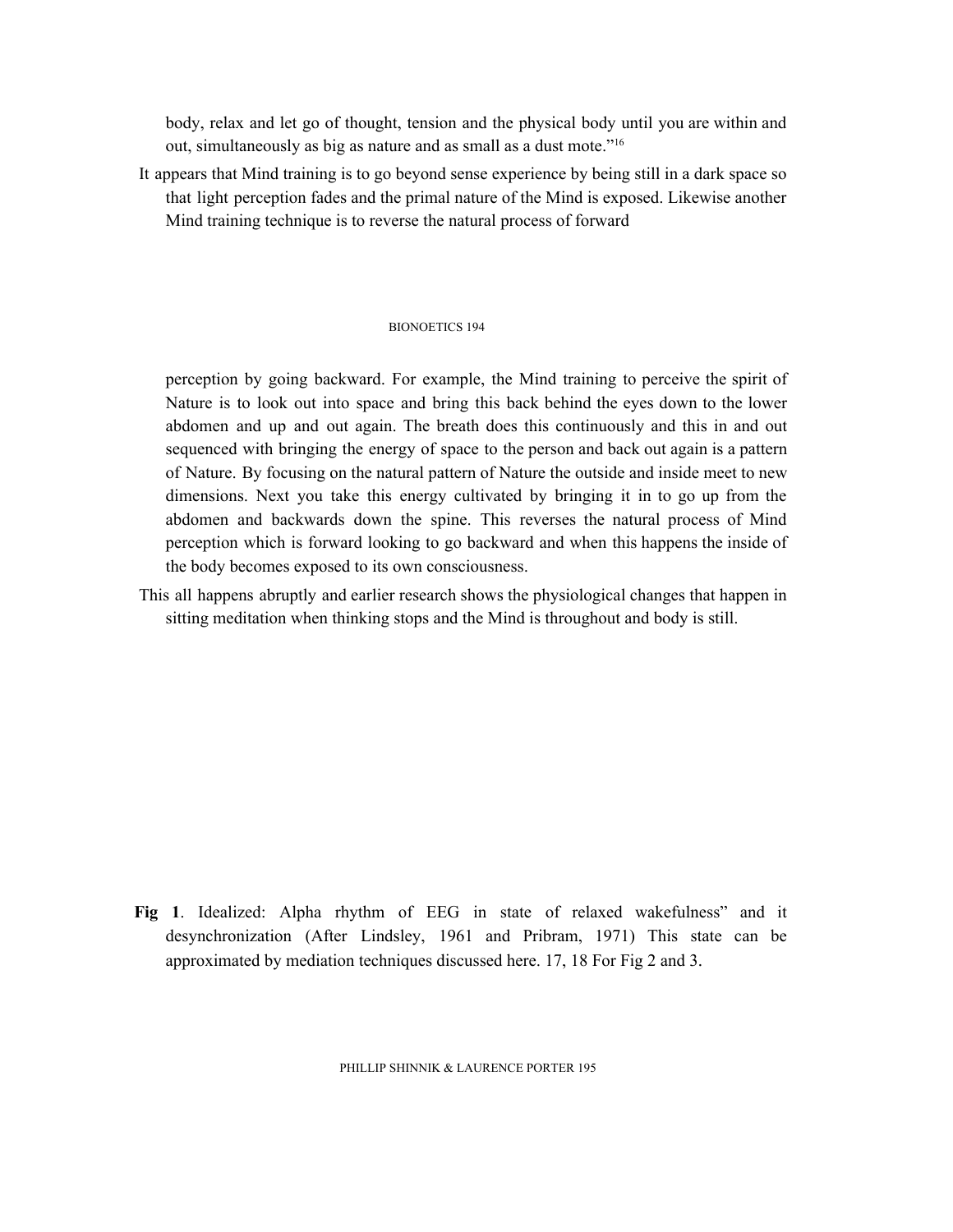**Fig 2.** Blood Lactate changes associated with meditation, after Benson 1975

- **Fig. 3.** Comparison of oxygen consumption during Meditation and during sleep (after Benson, 1975) with some modification at beginning and end of Meditation.
- In and out, up and down and around are the nexus of ways to practice with breath which create abrupt changes in physiology and brain activity. However to emit Qi is more of a waking consciousness. Getting in to these states makes you live longer. Qigong mastery is both Mind and Body training. At a Qigong scientific conference in the US eight scientists stood six inches apart with their hands extended with palms facing the Qi emitters two meters away. The emitter posed in a crouched forward position and extended his hand in a pointed way like an arrow and with great effort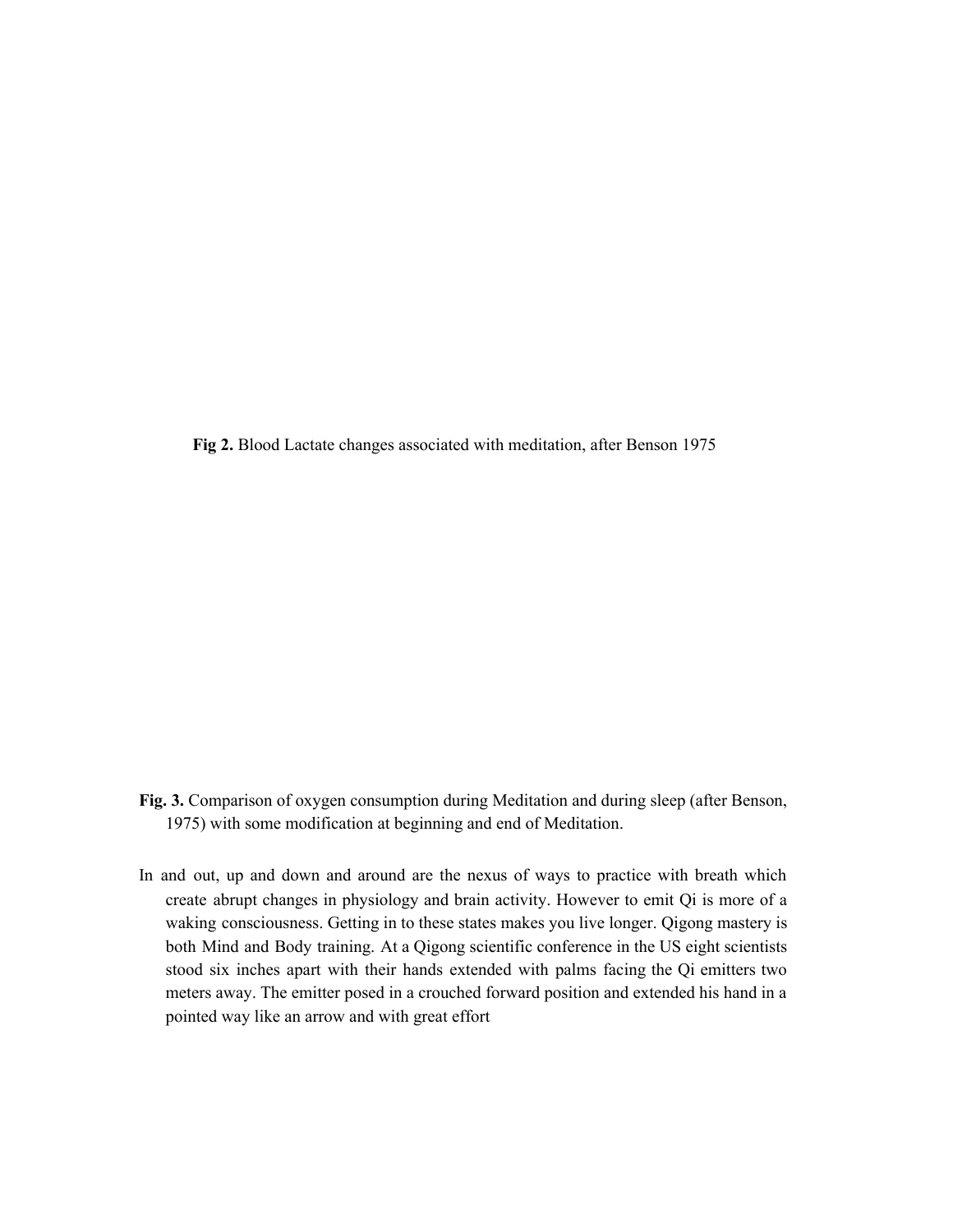#### BIONOETICS 196

emitted Qi. Even the last person felt the pressure of the Qiging through the palm. This pressure was previously measured by a sensor as indicated above. At another World conference of scientists in China, a Qigong master, was a trickster and while chanting Qi softly over and over he went one by one of the people sitting around a lounge area and emitted heat to one of their hands to see how they would react without being told he was doing this. Most were startled and looked at their hand until they understood what he was doing. Qigong Masters like to play with Qi and Nature responds. Nature is a trickster and the Qigong Master learns that. <sup>19</sup> An example, an eminent scientist, Simon Freed suffered from Chronic Heart Disease a symptoms is cold. Freed, at 95 had practiced Zen sitting meditation for years and Qigong for five years was able to raise his body temperature 2 degree Fahrenheit after 30 minutes of Qigong. 2

- **Fig. 4** <sup>19</sup>Taoist Master Lu ( pure Yang) is blowing the pure yang into water to let water harmonize and communicate with fire.
- There is a two way directional pathway giving information as well as emitting Qi. The trained Qigong Master can pick up a person's various changes in Qi from heat, pressure from sensation to the hand of the emitter. Qi directionality goes two ways.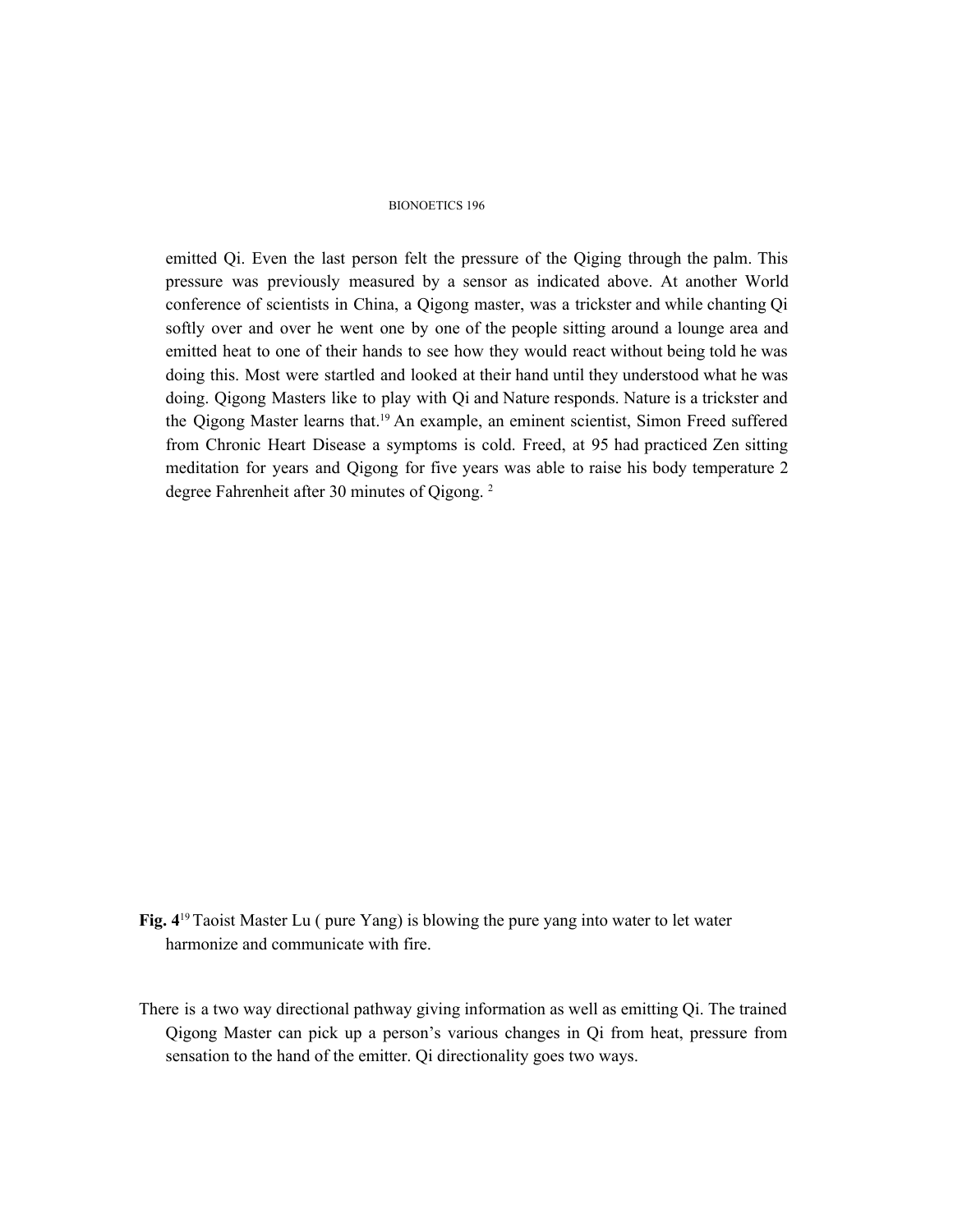#### PHILLIP SHINNIK & LAURENCE PORTER 197

This is all natural and verified by our measurement that Qi has various characteristic in which it is sensed and senses. However, Binhui He, the Abbot of the Ninth Heaven Taoist temple said that many times, untrained Qi emitters think that because they feel Qi from a distance of 6 inches that something good is happening. This may not be true since each person has a protective Wei Qi perimeter to protect against outside energy. So what is being felt is nothing more than the person protecting themselves from the untrained emitter. Qigong Masters know what they want to do and this intent creates an opening through the body Qi wei protective biofield.

- Nian Li is the Mind technique for healing taught by Binhui He This technique is to go into the upper thoracic or heart area and say to oneself what it is that you want to  $do.^{20}$  This technique actually works if the person knows what they want to do. In healing, pointing to the organ to be healed, and say in a stern voice (sound) "get normal". The Qigong Master emits a loud Qi sound wave which was previously shown in Qi measurement has certain decibels. Another method through Nian Li is to send an emissary of the mind into an area, to fix things, i.e. a little man. With the accumulation of Qi, a well trained Master can change Qi, which is in no form, to form with Yi or intention. Binhui He at a scientific conference was asked how he bent a laser beam. He said without knowing what a laser beam is he wouldn't be able to do it. He was told of the various beams of light outside and several internal beams. He then got an idea of what the beam was then sent a little man to stand on top of the beam and hit it with an hammer. It moved.
- Qigong Masters do not like to do experiments and many times the second time their response is different. The Now matrix changes. This is similar to the Split experiment for subsequent tests things are different. A carpenter cancer patient was told how to do Nian Li. He did it and sent a man with a ladder and bucket and imagined going into his liver and taking out the cancer in buckets after he used his ladder to stand on the liver. He did this every day and after a month an examination showed his tumour had shrunk. As a carpenter this was easy for him.
- It is an accepted medical understanding that the immune system can cure cancer. In evaluating thousands of cases of cancer by doing daily Qigong exercise the rate of recovery was very high.<sup>21</sup> This requires daily practices which result in the body becoming able to fight the cancer by being integrated inside the body through mind training. In this way the thymus does its job of finding and destroying cancer cells.<sup>22</sup>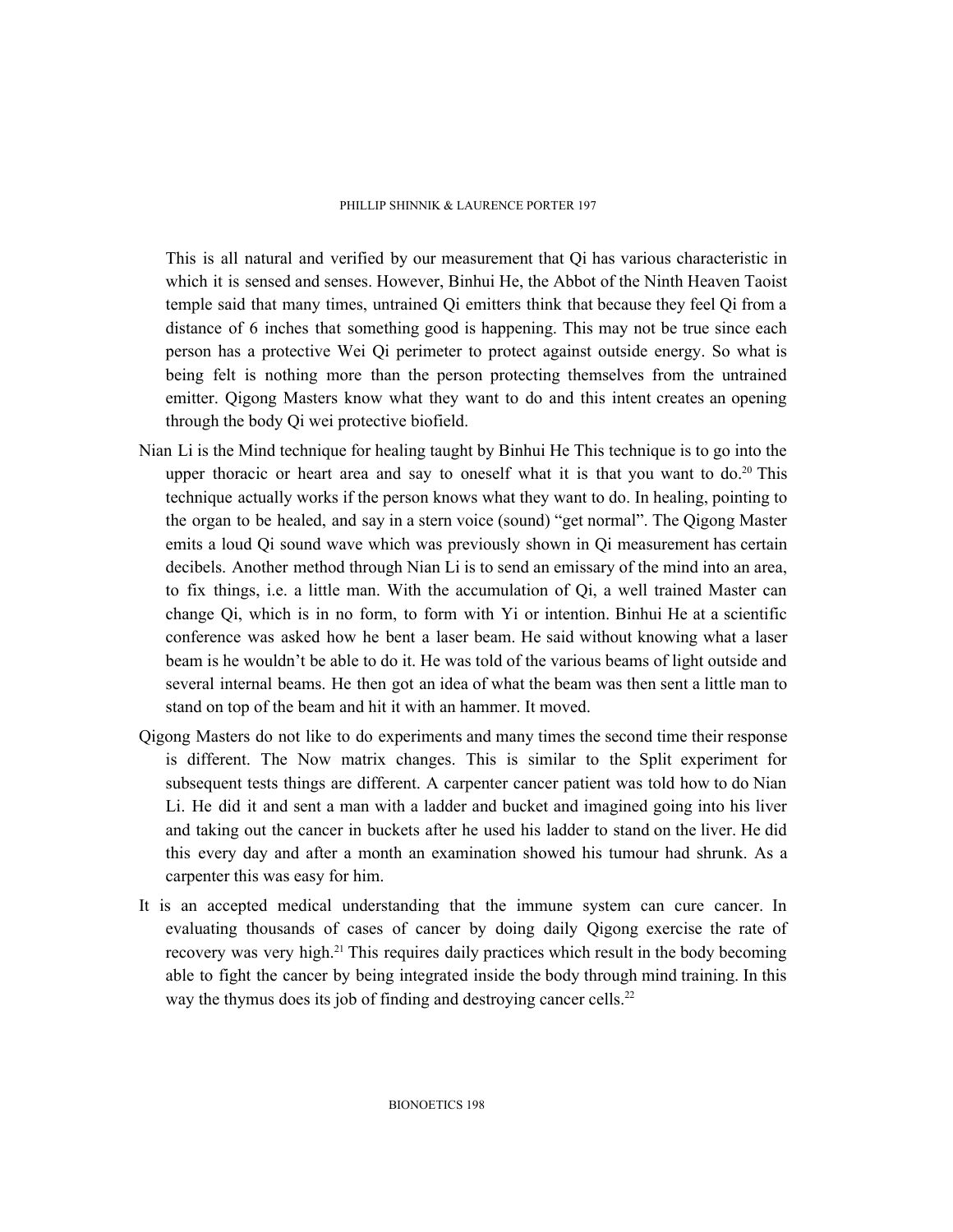# OPENING TO THE SPIRIT OF NATURE

**Fig. 5** After Sleeping Wake-up and Understand Nature. With special permisison of Shinnick.

Master Si at the Wong Tai Sin Temple in China said: "The Dao follows the rule of Nature."<sup>23</sup> If you meditate peace comes, connect to the body through cultivation, nothing produces something and intelligence comes from inner method.

### **CONCLUSION**

Master Si when asked, what is the most important thing in Qigong, simply said, " Love heaven and earth." On the other hand, the rational logic of scientist trying to figure out Nature combined with symbols, and reading others works assumes a certain general normalicy in consciousness. Measurement of advanced meditators shows their brain waves as being synchronized---lactate acid decrease (stress) and oxygen consumption decreases, meaning a Bose-Einstein stable conjugate state. Classical physics cannot explain unusual behaviour in this state or also in superfluid Helium at its most stable state.<sup>23</sup> Also there is an abrupt change in physiology. The Dao Yin enters in this State; directionality ceases, a unified whole exists, verified by physiology measurement, which might be called a wave collapse.

No logical conclusion seems possible since this discussion is a comparison between characteristics of the experiment of a quantum pulse generated quantum in the split/slit physics experiment and Qi emission of a Qigong Master. The teaching of the Dao Yin (Nature) comes from doing the practices and focusing internally and externally through directionality of in and out, and, up and down, and, around or spin. In doing directionality in meditation one simply imitates the movement of energy in the natural state, air comes in and out, organs energy move up and down in the body, circles and spins. When directionality stops, so does the Mind; then the Dao Yin (Nature) takes over, teaches, heals and clarifies the situation for the scientist or layperson. This happens naturally from this technique. <sup>24</sup> Yi is strengthened through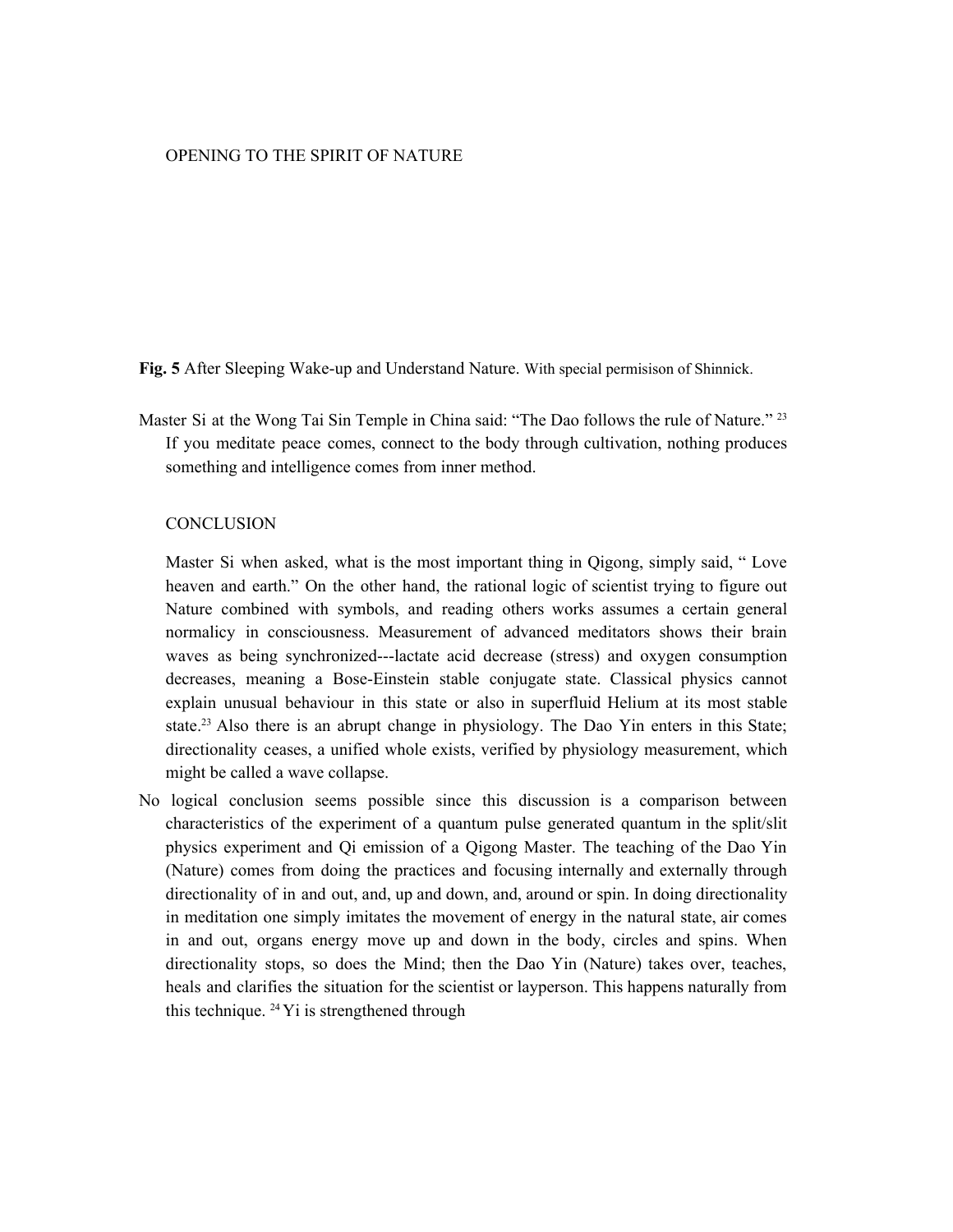meditation generally since the spleen rules intellect and through meditation the organs become synchronized through the spleen. Intention and volition become stronger.

Difference in measuring inorganic and organic energy stems from the second law of thermodynamics, beyond the invariance of the speed of light, is the inferred notion of entropy, that things are not time reversible. That the system cannot get back to where it was before a change in pressure temperature and volume. In organic nature this is not true since organic life is not in equilibrium, as Prigogine pointed out.<sup>25,26</sup> This is shown through Qigong or meditation, that humans can time reverse and get back to a healthy state.

# **Appendix 1. Five Element Qigong Purification**

Appendix 1 is a summation of directionality in and out of the body to the planets and back, again, into the body and organs, one by one, by colour. This is initiated by rotational spin to get outside the body, and, opposite spin, to come back into the body. This meditation is done outdoors in a park, near a lake or forest with a group of people mediating together. Close reading of the meditation brings interesting particularities of unique entering locations of each planet into the body. This has been effective for cancer patients with a high success rate. This Purification mediation overcomes the limitations of the split/slit experiment which does not account for spin, weather or organic life.

- Concentrate on your naval and think of white and silver combining from the moon into your umbilicus and going out through your back at the Ming Men point. It is cool and goes into the lower body.
- This energy becomes an ocean and extends to the horizon and the sky, the sun is coming up in the East and this raising sun warms up the coolness from the moon and comes in throuh the pores of the skin into the Dan Tien.
- In the Dan Tien think of a balloon that is slowing blowing up, it starts to spin clock wise 36 times and you become light, you loss the feeling of your legs and arms and start to float out of the atmosphere of the earth.
- You see Venus while floating, it is metal and has white energy, you brting that white energy into your nose and lungs, there is no other colour in your lungs and they become white and healthy.
- You float away and see Mercury which is water and has a purple cloud around it. You inhale this through your ears and exhale into your kidney in your mid back. This purple energy goes into your kidneys and through your urinary tract and become pure purple and your kidneys are healthy.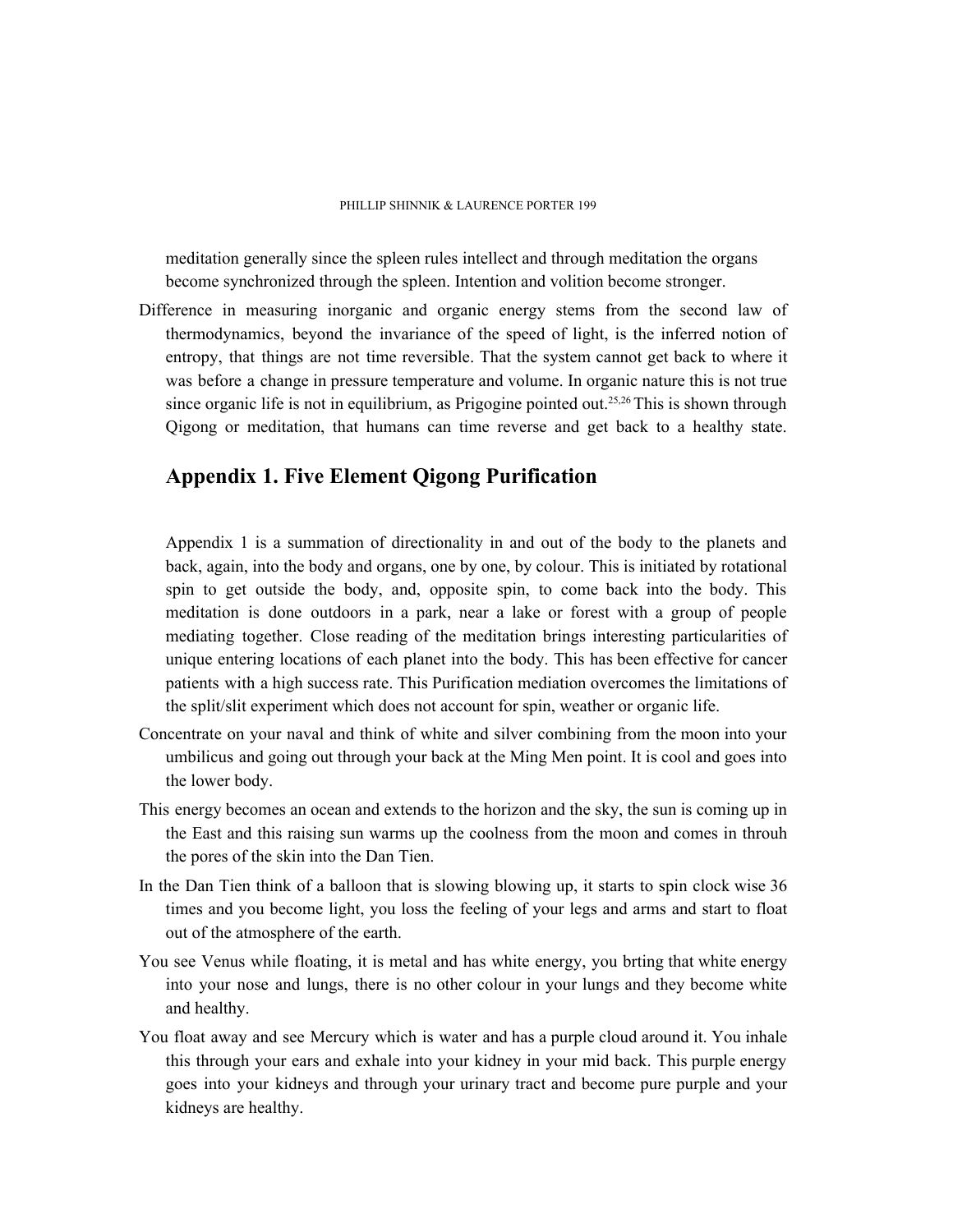#### BIONOETICS 200

- You float into space and see Saturn which has green forests and has a green atmosphere. You inhale in the green into your third eye and it passes into your liver. You liver become pure green and has no shape and is healthy.
- You float into space. You see Mars all red and you inhale this to the tip of your tongue and exhale into your heart. Your heart becomes all red and you say Ku and your heart is healthy and all red.
- You float in space and see Jupiter which is a golden yellow and is inhaled into the pores of your skin and exhaling goes into your digestive system of the spleen and stomach. Your stomach and spleen become yellow and are healthy
- The balloon starts to rotate counter clock wise 36 times and you come back to earth. You see a water fall in a stream and external sickness is gone in the waterfall and this waterfall goes in through your head in a 2" sky light. This water comes into your body and in its way down through your body ebbs into pockets of your body and cleanses out your sickness and goes toward your feet and you see the dark sickness go out through your body through your legs. You blend into space and you fade away.

phillipshinnick88@gmail.com Whole Person Self Healing Institute, Inc.

#### ENDNOTES

1. Shinnick, P, 'Editorial Qigong: Where Does It Come From? Where Does It Fit in Science? What Are the Advances? What is Qi? Where Does it Fit Within Science?*' Jour Alter and Compl Medicine*. vol 12, no. 4, 2006. pp. 351-353. 2. Chen, Kevin, 'An Analytic Review of Studies on Measuring Effects of External Qi

in China.' *Alt ther Health Med*, vol.10, no.4, 2004, pp. 38-50. 3 Stapp, H. 'Seeming Backward-in-time Actions in Forward-in-time Relativistically Interpreted Orthodox Relatistivist Quantum Field Theory.' *Cos and Hist: The J of Natur and Soc Phil.*. vol 13, no. 2, 2017. 4 Chen, *An Analytic Review of Studies on Measuring Ef ects of External Qi in China*. 2004. 5 Shinnick, Phillip, 'A Twelve-year Research Report on the Science of Qigong, Disease, Self-care, and Recent Discoveries.' *Proceeding of the Fourth World Academy of Medical Qigong*. People's Republic of China, 2006.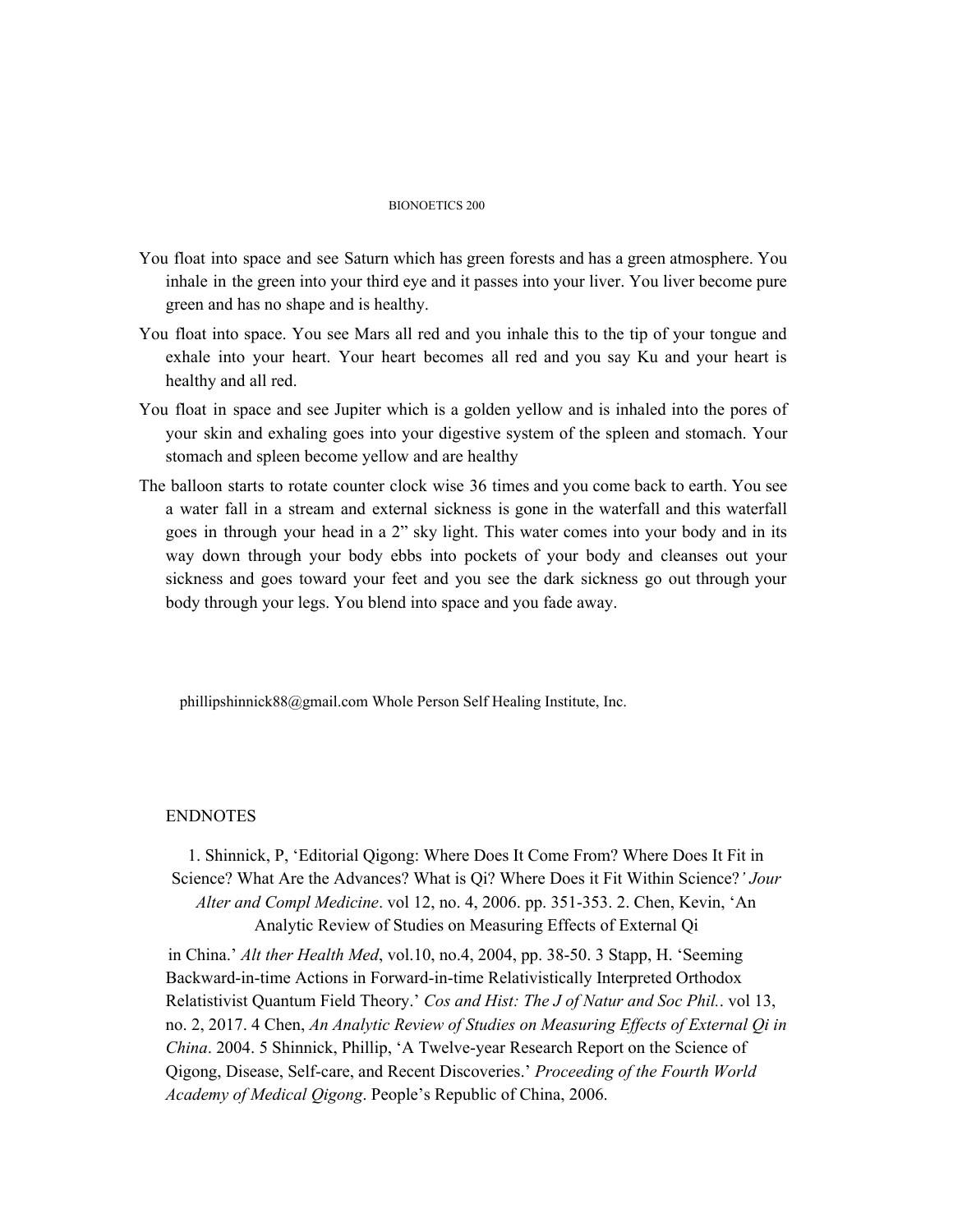#### PHILLIP SHINNIK & LAURENCE PORTER 201

6 Shinnick, Phillip, Roy Rustum, 'The Science of Whole Person Healing: Research Data Summary of Qigong and the Differentiation of Qi into Body Pathways, the Physiological and Properties of Mind/body Wholeness and its Clinical Application to Disease and Athletics*.' Science of Whole Person Healing: Proceeding of the First Interdisciplinary Conference*: New York iUniverse, Inc. 2004; pp. 87-126 7 Chen,, Kevin, Yeung, R. 'Exploratory Studies of Qigong Therapy for Cancer in China', *Interg Cancer Ther,* 2002 vol.1, no.4, pp 345-370. *Qigong Summit: Third American Qigong Association Conference.* Washington DC 2000. 8. Shinnick, Phillip, Porter, Lautrence, 'The Scientific Measurement of "Qi'; Techniques for Qigong Beginners and For Qigong Addiction Therapy.' *Whole Person Self-Healing: a Science and Art.* Bentham Scientific Publishers Sharjah, UAE, 2017, pp. 95. 9 Marx, Karl, *The Economic and Philosophic Manuscripts of 1844,* International Publisher,

1964. 10 Talbout, Michael, *The Holographic Universe*. Harper Perennial. 1992. 11 Marx, *The Economic and Philosophic Manuscripts of 1844,* 1964. 12 Po, Huang*. The Zen Teaching of Huang Po*. Grove press NY 1958. 13 Chan, Chu, *The Huang Po Doctrine of Universal Mind,* The Buddhist Society, London.

1947. 14. Hegel, G.W.F, *The Phenomenology of MInd*. J.B. Baille Translator. NY, 2003 pp. 39. 15. Hegel. *The Phenomenology of Mind,* pp. XXV. 16. Ping, Wang Li, Liao, R, Translator, Liao, Richard, *Ling Bao Tong Zhi Neng Nei Gong*

*Shu. ISBN-13: 978-1470174545*. No date. 17. Shinnick, Phillip, Freed, Simon, 'A Case Study of the Synchronization of Human Energy in an Acute Condition of Chronic Heart Disease Through Complementary Treatment.*' Subtle Energies & Energy Medicine* vo.13, no. 3. 2003. pp. 209. 18. Shinnick, P. Freed. S. A Case Study of the Synchronization of Human Energy in an Acute Condition of Chronic Heart Disease Through Complementary Treatment.*' ,* 2003. 19. Ping, *Ling Bao Tong Zhi Neng Nei Gong Shu*. 20 He, Binhui, *Proceedings: The Fourth World Congress on Qigong*. 2001, San Francisco. *Self-*

*Healing & Consciousness Power,* 2001. New Jersey. 21. Chen, Kevin, Yeung R. 'Exploratory Studies of Qigohg Therapy for Cancer in

China.' *Integ Cancer Ther* , vol,1, no.4, 2002, pp. 345-70. 22. Weigle, W.O. ' Self-nonself Recognition by T and B Lymphocytes and Their Role

> in Autoimmune Phenomena.' *Arthri Rheam, vol. 24, no.8,* 1981, pp.1044 -53.